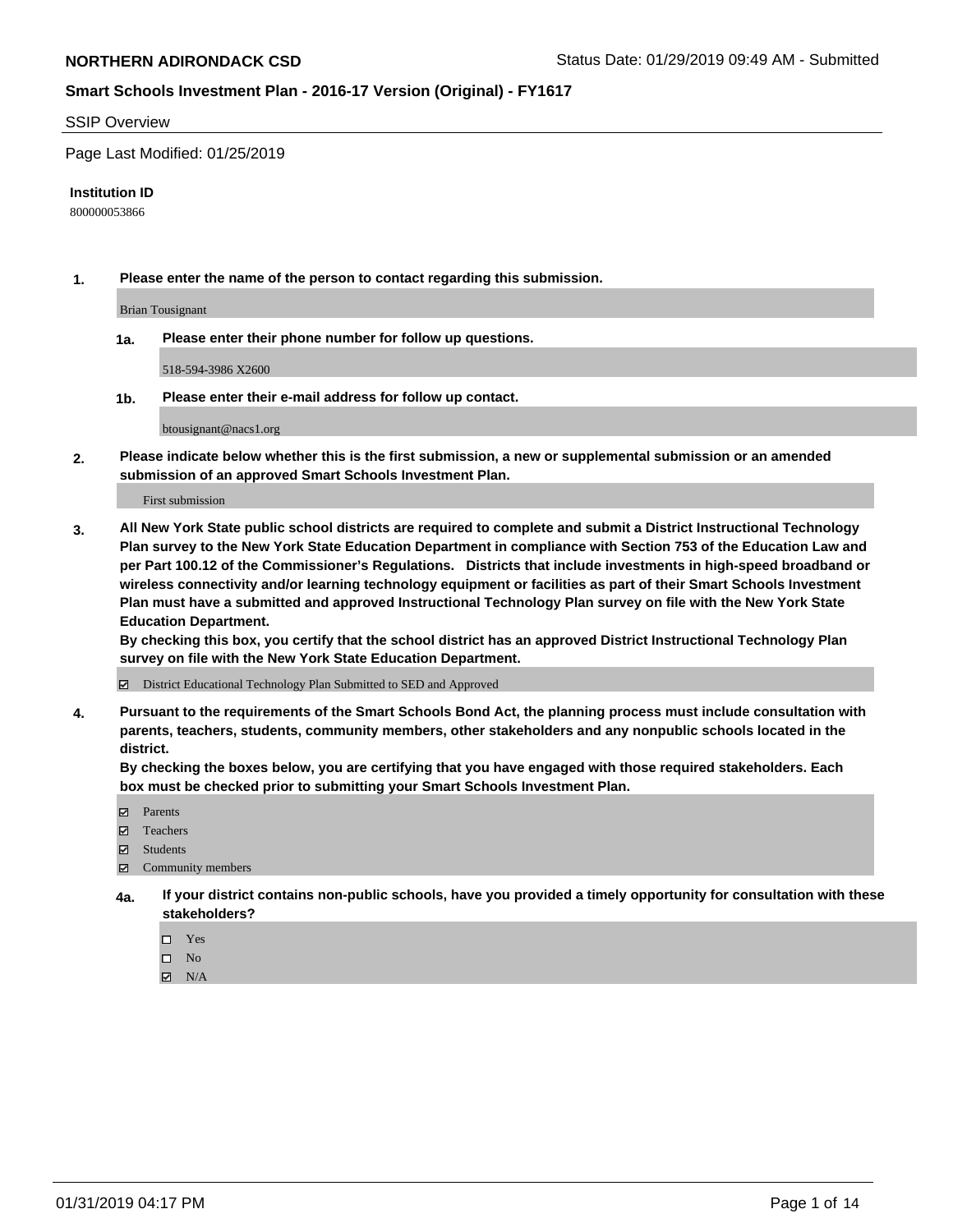#### SSIP Overview

Page Last Modified: 01/25/2019

#### **5. Certify that the following required steps have taken place by checking the boxes below: Each box must be checked prior to submitting your Smart Schools Investment Plan.**

- The district developed and the school board approved a preliminary Smart Schools Investment Plan.
- $\boxtimes$  The preliminary plan was posted on the district website for at least 30 days. The district included an address to which any written comments on the plan should be sent.
- $\boxtimes$  The school board conducted a hearing that enabled stakeholders to respond to the preliminary plan. This hearing may have occured as part of a normal Board meeting, but adequate notice of the event must have been provided through local media and the district website for at least two weeks prior to the meeting.
- The district prepared a final plan for school board approval and such plan has been approved by the school board.
- $\boxtimes$  The final proposed plan that has been submitted has been posted on the district's website.
- **5a. Please upload the proposed Smart Schools Investment Plan (SSIP) that was posted on the district's website, along with any supporting materials. Note that this should be different than your recently submitted Educational Technology Survey. The Final SSIP, as approved by the School Board, should also be posted on the website and remain there during the course of the projects contained therein.**

Smart Schools Investment Preliminary Plan 2016-17.pdf

**5b. Enter the webpage address where the final Smart Schools Investment Plan is posted. The Plan should remain posted for the life of the included projects.**

www.nacs1.org

**6. Please enter an estimate of the total number of students and staff that will benefit from this Smart Schools Investment Plan based on the cumulative projects submitted to date.**

900

**7. An LEA/School District may partner with one or more other LEA/School Districts to form a consortium to pool Smart Schools Bond Act funds for a project that meets all other Smart School Bond Act requirements. Each school district participating in the consortium will need to file an approved Smart Schools Investment Plan for the project and submit a signed Memorandum of Understanding that sets forth the details of the consortium including the roles of each respective district.**

 $\Box$  The district plans to participate in a consortium to partner with other school district(s) to implement a Smart Schools project.

**8. Please enter the name and 6-digit SED Code for each LEA/School District participating in the Consortium.**

| <b>Partner LEA/District</b> | <b>ISED BEDS Code</b> |
|-----------------------------|-----------------------|
| (No Response)               | (No Response)         |

**9. Please upload a signed Memorandum of Understanding with all of the participating Consortium partners.**

(No Response)

**10. Your district's Smart Schools Bond Act Allocation is:**

\$1,282,179

**11. Enter the budget sub-allocations by category that you are submitting for approval at this time. If you are not budgeting SSBA funds for a category, please enter 0 (zero.) If the value entered is \$0, you will not be required to complete that survey question.**

|                                              | Sub-               |
|----------------------------------------------|--------------------|
|                                              | <b>Allocations</b> |
| <b>School Connectivity</b>                   | 7,000              |
| <b>Connectivity Projects for Communities</b> |                    |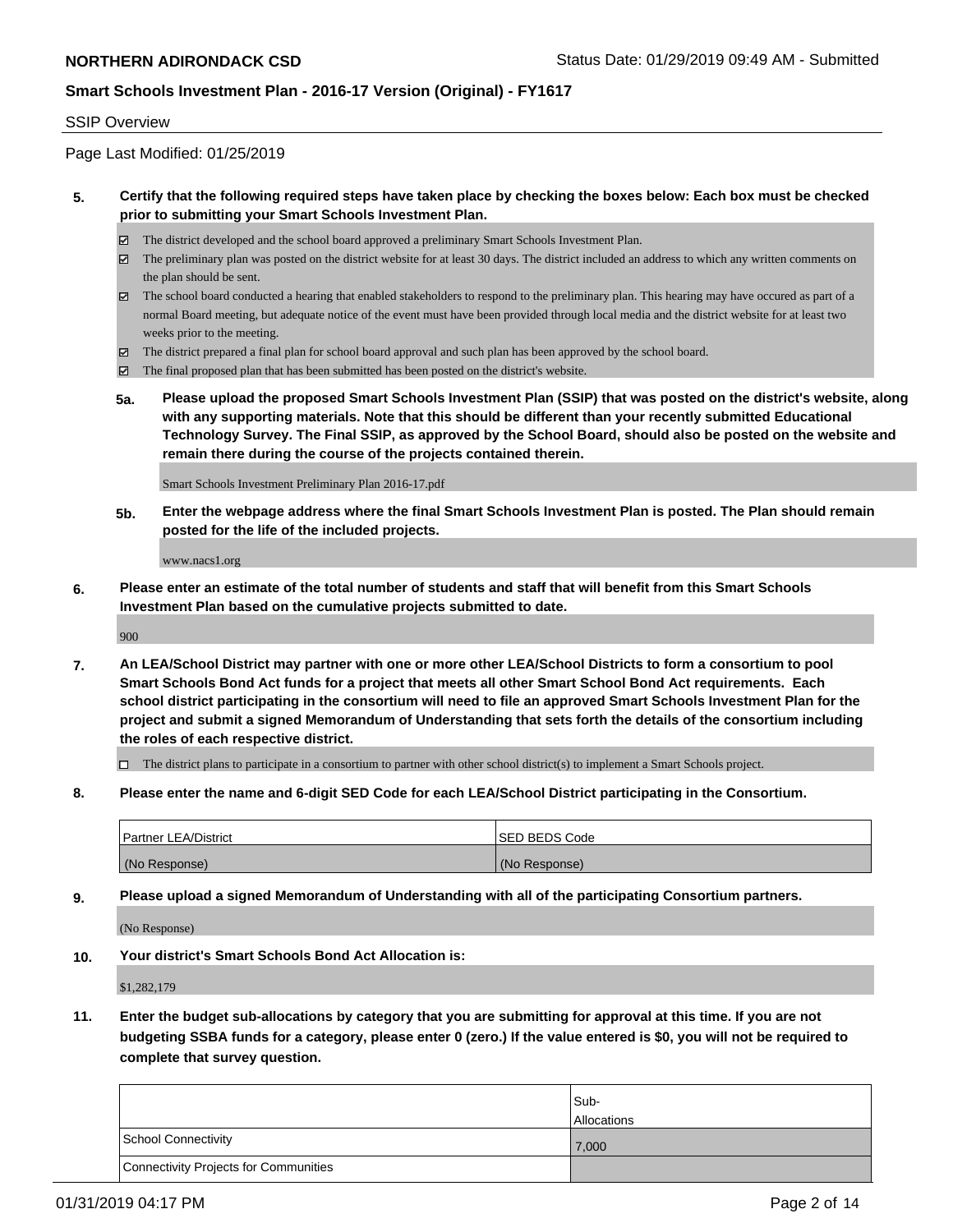# SSIP Overview

|                                    | Sub-<br>Allocations |
|------------------------------------|---------------------|
|                                    | 0                   |
| Classroom Technology               | 275,247             |
| Pre-Kindergarten Classrooms        | $\Omega$            |
| Replace Transportable Classrooms   | 0                   |
| <b>High-Tech Security Features</b> | 20,949              |
| Totals:                            | 303,196             |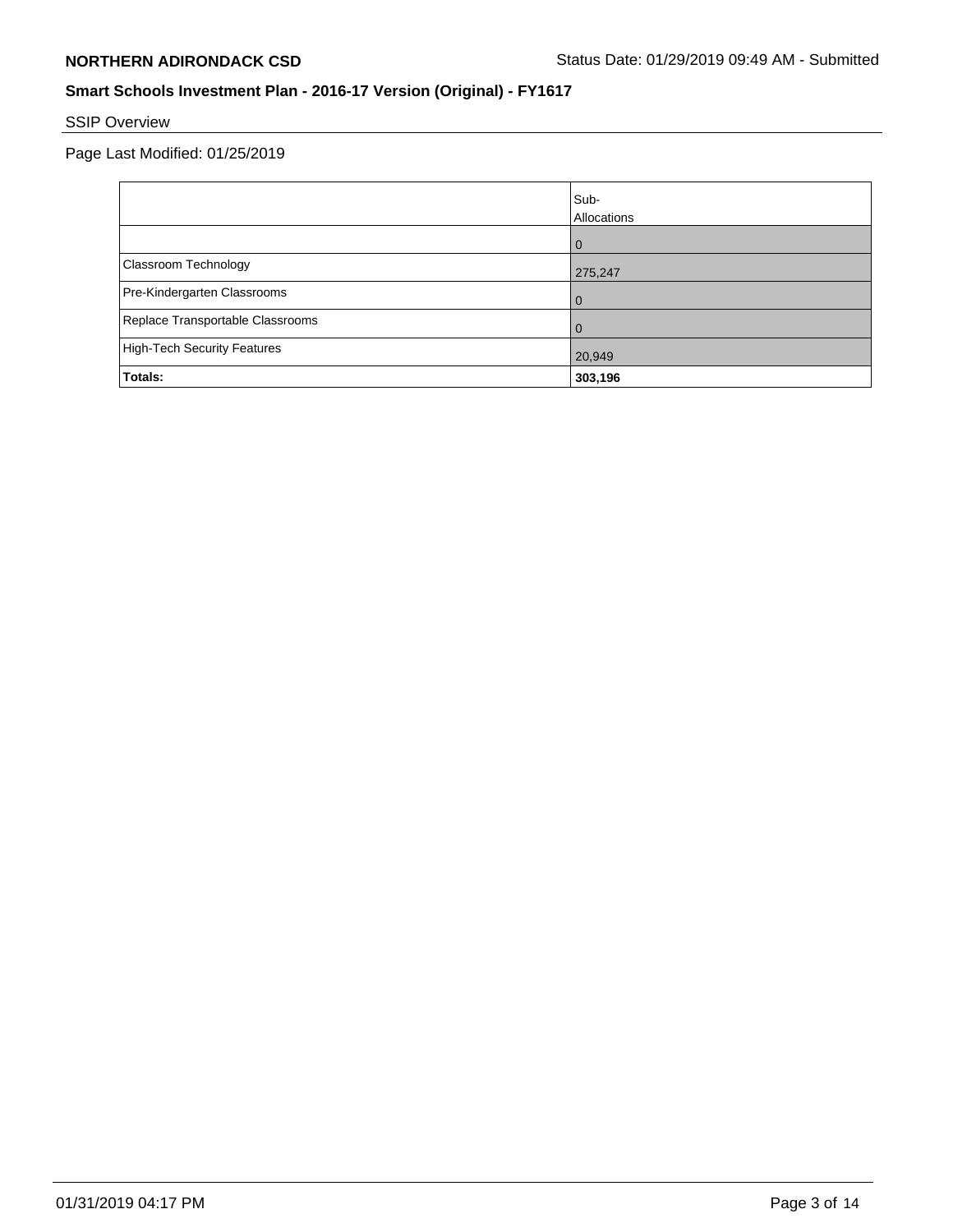#### School Connectivity

Page Last Modified: 01/24/2019

- **1. In order for students and faculty to receive the maximum benefit from the technology made available under the Smart Schools Bond Act, their school buildings must possess sufficient connectivity infrastructure to ensure that devices can be used during the school day. Smart Schools Investment Plans must demonstrate that:**
	- **• sufficient infrastructure that meets the Federal Communications Commission's 100 Mbps per 1,000 students standard currently exists in the buildings where new devices will be deployed, or**
	- **• is a planned use of a portion of Smart Schools Bond Act funds, or**
	- **• is under development through another funding source.**

**Smart Schools Bond Act funds used for technology infrastructure or classroom technology investments must increase the number of school buildings that meet or exceed the minimum speed standard of 100 Mbps per 1,000 students and staff within 12 months. This standard may be met on either a contracted 24/7 firm service or a "burstable" capability. If the standard is met under the burstable criteria, it must be:**

**1. Specifically codified in a service contract with a provider, and**

**2. Guaranteed to be available to all students and devices as needed, particularly during periods of high demand, such as computer-based testing (CBT) periods.**

#### **Please describe how your district already meets or is planning to meet this standard within 12 months of plan submission.**

The District has averaged 89% usage of our current 40MB availability (ranging from 72 to 95%) during a recent three month test period. Our current capability can be expanded to 100MB at our request. Our current service provider is NERIC, In anticipation of increased technology activity, with our pending SSBA Application submitted, our service was increased from 40 MB to 80 MB effective for the 17-18 School Year. It remains at the increased level for the 18-19 School Year.

- **1a. If a district believes that it will be impossible to meet this standard within 12 months, it may apply for a waiver of this requirement, as described on the Smart Schools website. The waiver must be filed and approved by SED prior to submitting this survey.**
	- $\Box$  By checking this box, you are certifying that the school district has an approved waiver of this requirement on file with the New York State Education Department.

#### **2. Connectivity Speed Calculator (Required)**

|                         | Number of<br>Students | Multiply by<br>100 Kbps | Divide by 1000 Current Speed<br>to Convert to<br>Required<br>Speed in Mb | l in Mb | Expected<br>Speed to be<br>Attained Within Required<br>12 Months | Expected Date<br><b>When</b><br>Speed Will be<br>Met |
|-------------------------|-----------------------|-------------------------|--------------------------------------------------------------------------|---------|------------------------------------------------------------------|------------------------------------------------------|
| <b>Calculated Speed</b> | 800                   | 80,000                  | 80                                                                       | 80      | 80                                                               | <b>Currently Met</b>                                 |

#### **3. Describe how you intend to use Smart Schools Bond Act funds for high-speed broadband and/or wireless connectivity projects in school buildings.**

The District, during it's recently completed (2014) Capital Project, addressed several scope items dealing with technology infrastructure (cabling, wireless access points, switches, etc.). Consultants from both NERIC and Annese Associates have reviewed our needs (current and with future device expansion) and designed a wireless access system capable of handling the needs that this plan includes/creates. The bandwith issue is addressed in # 1 & 2 above.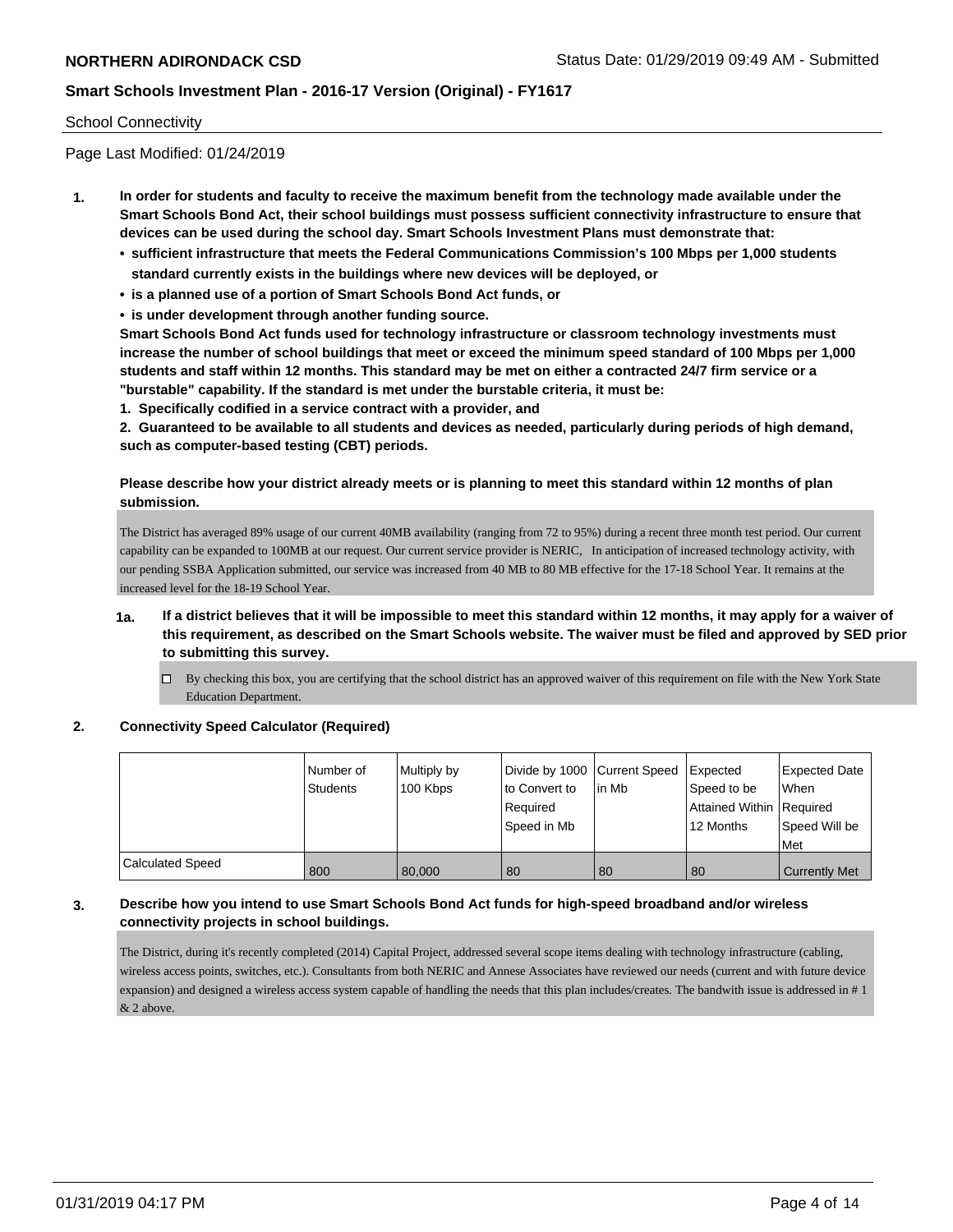#### School Connectivity

Page Last Modified: 01/24/2019

**4. Describe the linkage between the district's District Instructional Technology Plan and the proposed projects. (There should be a link between your response to this question and your response to Question 1 in Part E. Curriculum and Instruction "What are the district's plans to use digital connectivity and technology to improve teaching and learning?)**

This plan will allow students at all levels to be successful with the enhancement of technology in the curriculum. With the use of Chrome books for example, students will be actively engaged in their learning process. Teachers will be able to differentiate instruction for special needs learners by using various techniques to allow all students to reach mastery level. Whether a student is in the classroom physically or virtually (through Distance Learning), the curriculum can be effectively delivered. Technology allows students to learn at their own pace with the assistance of their teacher. Technology expands the kinesthetic approach to learning. A teacher can individualize their teaching approach with each student to find the most effective medium for learning of the general curriculum. The I-pads will allow students with disabilities, ELLs as well as general educations students to be able to utilize individualized software to assist and/or reinforce areas of instructional and curricular needs. Desktop computers are beneficial for computerized student assessments and students with testing modifications.

**5. If the district wishes to have students and staff access the Internet from wireless devices within the school building, or in close proximity to it, it must first ensure that it has a robust Wi-Fi network in place that has sufficient bandwidth to meet user demand.**

**Please describe how you have quantified this demand and how you plan to meet this demand.**

As per the response to Q.#3 above, the District had addressed many of the Wi-Fi network and bandwidth issues via specific scope items in our last substantial Capital Improvement Project completed in 2014. In addition to this work, the District has completed further additions and upgrades to our wireless network via the use of E-Rate funding/local share over the last year. This additional effort was made to ensure that the District would be in solid position to roll-out the additional technology included in this and subsequent SSIP(s).

**6. As indicated on Page 5 of the guidance, the Office of Facilities Planning will have to conduct a preliminary review of all capital projects, including connectivity projects.**

**Please indicate on a separate row each project number given to you by the Office of Facilities Planning.**

| Project Number        |  |
|-----------------------|--|
| 09-09-01-04-0-007-013 |  |

**7. Certain high-tech security and connectivity infrastructure projects may be eligible for an expedited review process as determined by the Office of Facilities Planning.**

**Was your project deemed eligible for streamlined review?**

No

**8. Include the name and license number of the architect or engineer of record.**

| Name           | License Number |
|----------------|----------------|
| David Whitford | 19773          |

**9. If you are submitting an allocation for School Connectivity complete this table.**

**Note that the calculated Total at the bottom of the table must equal the Total allocation for this category that you entered in the SSIP Overview overall budget.** 

|                            | Sub-              |
|----------------------------|-------------------|
|                            | <b>Allocation</b> |
| Network/Access Costs       | (No Response)     |
| <b>Outside Plant Costs</b> | (No Response)     |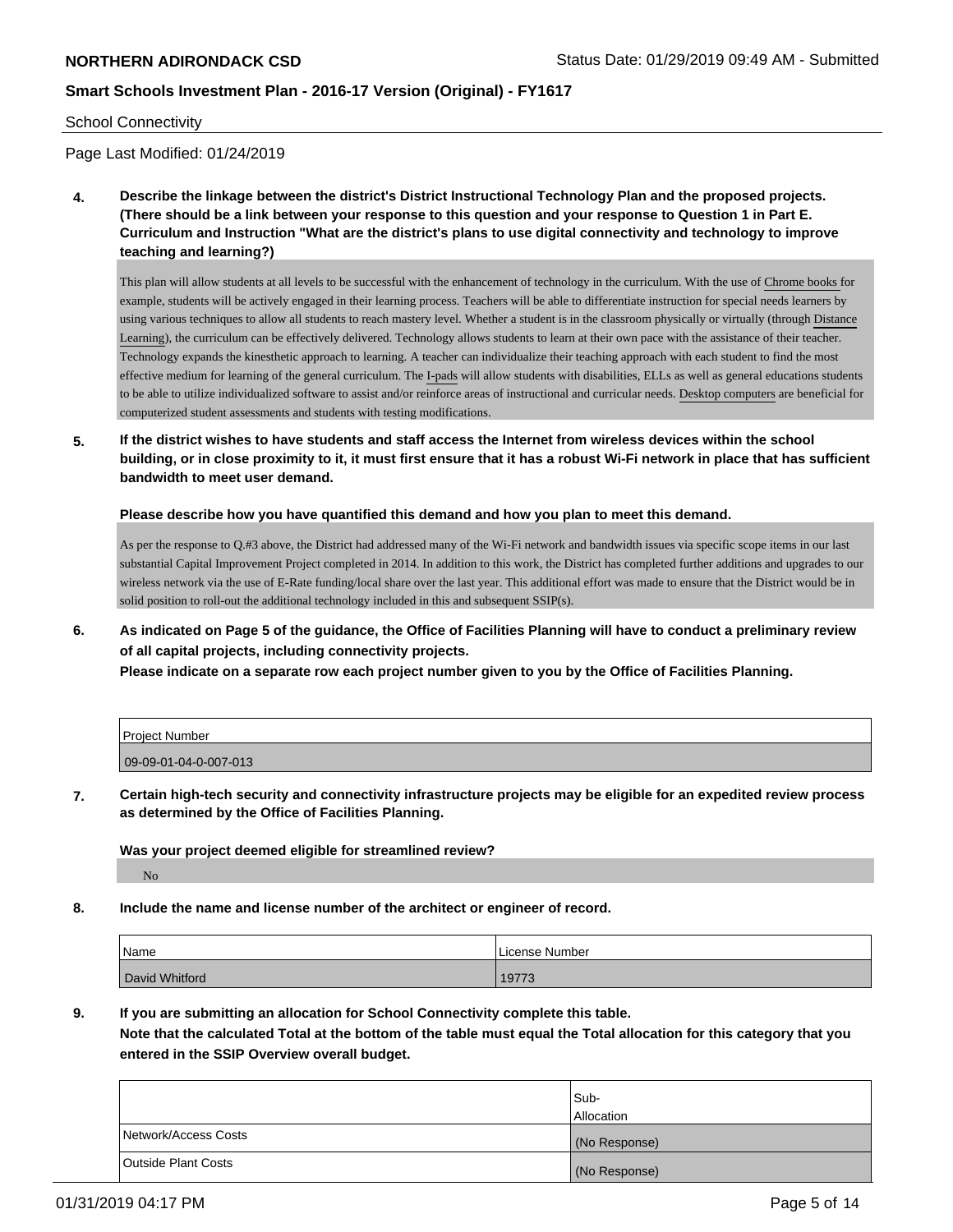School Connectivity

Page Last Modified: 01/24/2019

|                                            | Sub-          |
|--------------------------------------------|---------------|
|                                            | Allocation    |
| School Internal Connections and Components | 7,000         |
| Professional Services                      | (No Response) |
| Testing                                    | (No Response) |
| <b>Other Upfront Costs</b>                 | (No Response) |
| <b>Other Costs</b>                         | (No Response) |
| Totals:                                    | 7,000         |

**10. Please detail the type, quantity, per unit cost and total cost of the eligible items under each sub-category. This is especially important for any expenditures listed under the "Other" category. All expenditures must be eligible for tax-exempt financing to be reimbursed through the SSBA. Sufficient detail must be provided so that we can verify this is the case. If you have any questions, please contact us directly through smartschools@nysed.gov. NOTE: Wireless Access Points should be included in this category, not under Classroom Educational Technology, except those that will be loaned/purchased for nonpublic schools.**

**Add rows under each sub-category for additional items, as needed.**

| Select the allowable expenditure | Item to be purchased                 | l Quantitv | Cost per Item | <b>Total Cost</b> |
|----------------------------------|--------------------------------------|------------|---------------|-------------------|
| type.                            |                                      |            |               |                   |
| Repeat to add another item under |                                      |            |               |                   |
| each type.                       |                                      |            |               |                   |
| <b>Connections/Components</b>    | Install of Distance Learning Monitor |            | 7.000         | 7.000             |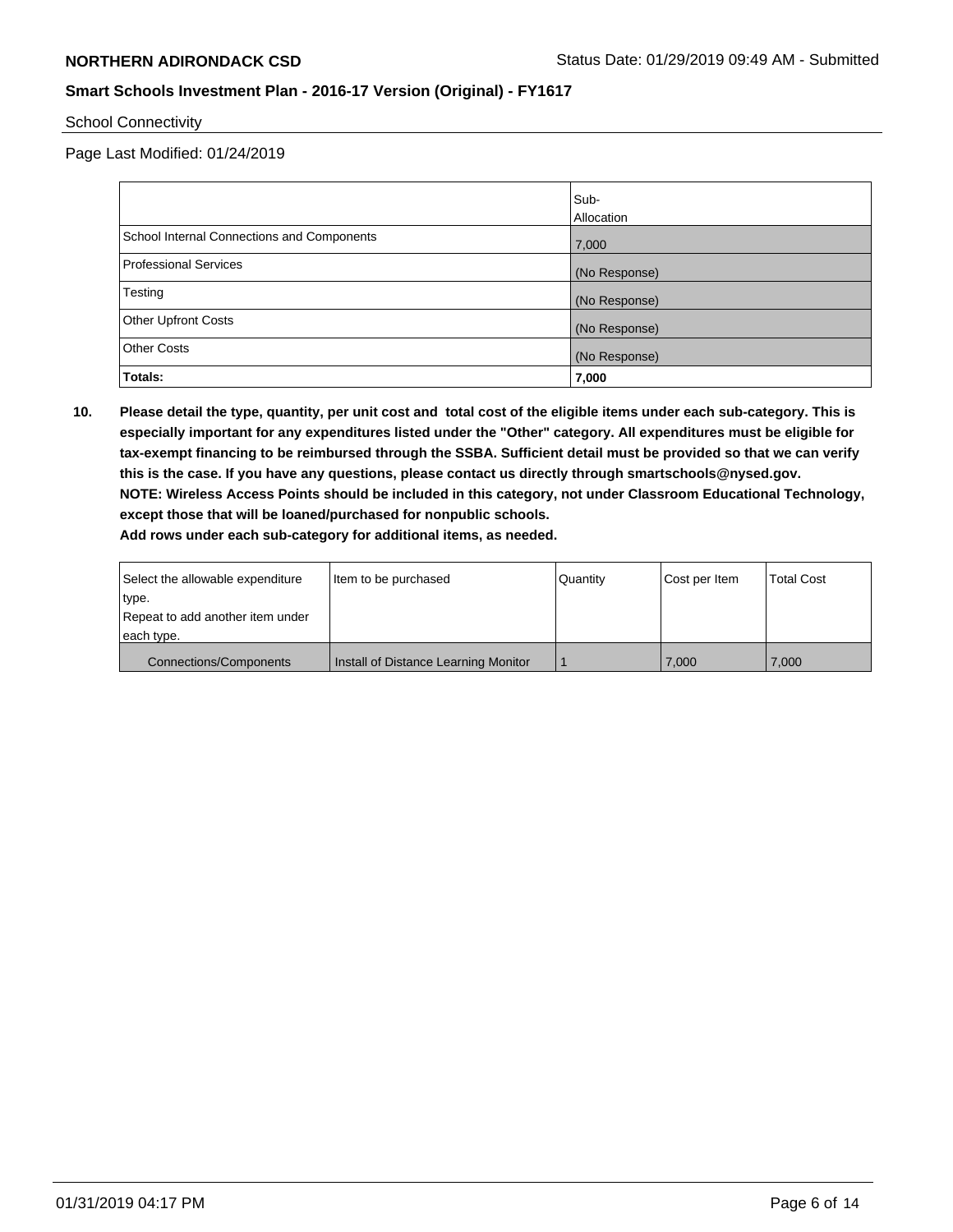#### Classroom Learning Technology

Page Last Modified: 01/25/2019

**1. In order for students and faculty to receive the maximum benefit from the technology made available under the Smart Schools Bond Act, their school buildings must possess sufficient connectivity infrastructure to ensure that devices can be used during the school day. Smart Schools Investment Plans must demonstrate that sufficient infrastructure that meets the Federal Communications Commission's 100 Mbps per 1,000 students standard currently exists in the buildings where new devices will be deployed, or is a planned use of a portion of Smart Schools Bond Act funds, or is under development through another funding source.**

**Smart Schools Bond Act funds used for technology infrastructure or classroom technology investments must increase the number of school buildings that meet or exceed the minimum speed standard of 100 Mbps per 1,000 students and staff within 12 months. This standard may be met on either a contracted 24/7 firm service or a "burstable" capability. If the standard is met under the burstable criteria, it must be:**

**1. Specifically codified in a service contract with a provider, and**

**2. Guaranteed to be available to all students and devices as needed, particularly during periods of high demand, such as computer-based testing (CBT) periods.**

**Please describe how your district already meets or is planning to meet this standard within 12 months of plan submission.**

The District has averaged 89% usage of our current 40MB availability (ranging from 72 to 95%) during a recent three month test period. Our current capability can be expanded to 100MB at our request. Our current service provider is NERIC, In anticipation of increased technology activity, with our pending SSBA Application submitted, our service was increased from 40 MB to 80 MB effective for the 17-18 School Year. It remains at the increased level for the 18-19 School Year.

- **1a. If a district believes that it will be impossible to meet this standard within 12 months, it may apply for a waiver of this requirement, as described on the Smart Schools website. The waiver must be filed and approved by SED prior to submitting this survey.**
	- By checking this box, you are certifying that the school district has an approved waiver of this requirement on file with the New York State Education Department.

#### **2. Connectivity Speed Calculator (Required)**

|                         | l Number of     | Multiply by |               | Divide by 1000 Current Speed Expected |                          | Expected Date        |
|-------------------------|-----------------|-------------|---------------|---------------------------------------|--------------------------|----------------------|
|                         | <b>Students</b> | 100 Kbps    | to Convert to | l in Mb                               | Speed to be              | When                 |
|                         |                 |             | Required      |                                       | Attained Within Required |                      |
|                         |                 |             | Speed in Mb   |                                       | 12 Months                | Speed Will be        |
|                         |                 |             |               |                                       |                          | Met                  |
| <b>Calculated Speed</b> | 800             | 80,000      | 80            | 80                                    | 80                       | <b>Currently Met</b> |

**3. If the district wishes to have students and staff access the Internet from wireless devices within the school building, or in close proximity to it, it must first ensure that it has a robust Wi-Fi network in place that has sufficient bandwidth to meet user demand.**

**Please describe how you have quantified this demand and how you plan to meet this demand.**

The District, during it's recently completed (2014) Capital Project, addressed several scope items dealing with technology infrastructure (cabling, wireless access points, switches, etc.). Consultants from both NERIC and Annese Associates have reviewed our needs (current and with future device expansion) and designed a wireless access system capable of handling the needs that this plan includes/creates. The bandwith issue is addressed in # 1 & 2 above.

**4. All New York State public school districts are required to complete and submit an Instructional Technology Plan survey to the New York State Education Department in compliance with Section 753 of the Education Law and per Part 100.12 of the Commissioner's Regulations.**

**Districts that include educational technology purchases as part of their Smart Schools Investment Plan must have a submitted and approved Instructional Technology Plan survey on file with the New York State Education Department.**

By checking this box, you are certifying that the school district has an approved Instructional Technology Plan survey on file with the New York State Education Department.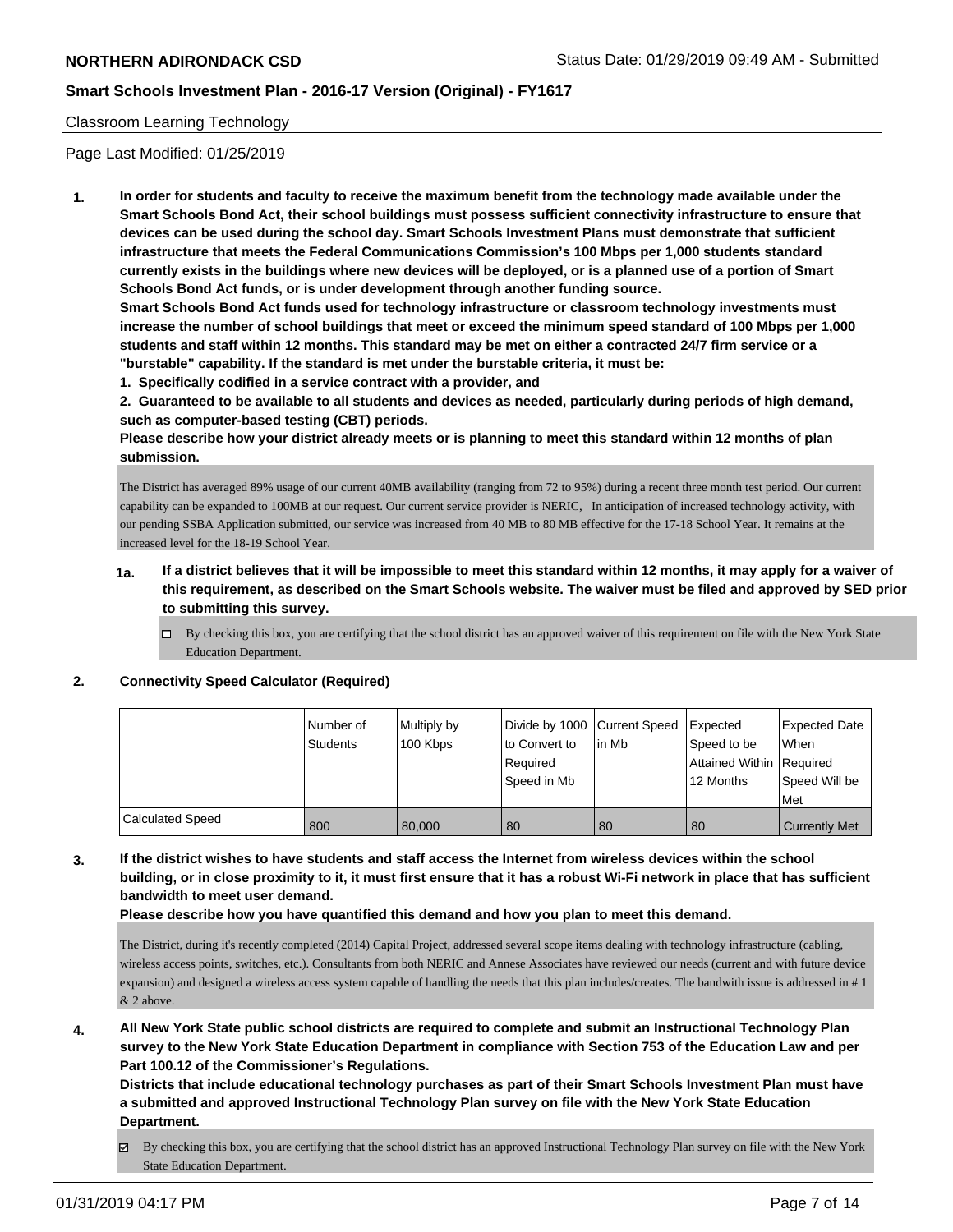#### Classroom Learning Technology

Page Last Modified: 01/25/2019

**5. Describe the devices you intend to purchase and their compatibility with existing or planned platforms or systems. Specifically address the adequacy of each facility's electrical, HVAC and other infrastructure necessary to install and support the operation of the planned technology.**

Our device purchases, included in this plan, are focused on 1:1 devices such as Chromebooks, i-pads, and related storage/charging mobile carts. These device purchases are an extension/increase to similar technology currently existing in both the ES and MS/HS buildings, just on a much more extensive basis. In addition, other devices are an extension to existing technology, such as : Additional promethian interactive whiteboards in our MS/HS, LED Smart HDTV(s), X27 3LCD Projectors (in connection with interactive boards), and replacement desktop computers in certain computer classrooms to upgrade existing equipment, particularly those used for computer-based testing. These devices will all be very compatible to and integrate well with existing technology. The Distance Learning Classroom, featuring the Cisco MX800 System and related accessories has been designed with direct interaction with NERIC and their staff has performed the due diligence testing to help ensure that our existing infrastructure will support the operation of the proposed Distance Learning Classroom. Lastly, the Makerbot system as well as the virtual reality equipment are a test basis of new technologies to the District, but have been well vetted with our NERIC IT support staff as to operational compatibility.

- **6. Describe how the proposed technology purchases will:**
	- **> enhance differentiated instruction;**
	- **> expand student learning inside and outside the classroom;**
	- **> benefit students with disabilities and English language learners; and**
	- **> contribute to the reduction of other learning gaps that have been identified within the district.**

**The expectation is that districts will place a priority on addressing the needs of students who struggle to succeed in a rigorous curriculum. Responses in this section should specifically address this concern and align with the district's Instructional Technology Plan (in particular Question 2 of E. Curriculum and Instruction: "Does the district's instructional technology plan address the needs of students with disabilities to ensure equitable access to instruction, materials and assessments?" and Question 3 of the same section: "Does the district's instructional technology plan address the provision of assistive technology specifically for students with disabilities to ensure access to and participation in the general curriculum?"**

This plan will allow students at all levels to be successful with the enhancement of technology in the curriculum. With the use of Chrome books for example, students will be actively engaged in their learning process. Teachers will be able to differentiate instruction for special needs learners by using various techniques to allow all students to reach mastery level. Whether a student is in the classroom physically or virtually (through Distance Learning), the curriculum can be effectively delivered. Technology allows students to learn at their own pace with the assistance of their teacher. Technology expands the kinesthetic approach to learning. A teacher can individualize their teaching approach with each student to find the most effective medium for learning of the general curriculum. The I-pads will allow students with disabilities, ELLs as well as general educations students to be able to utilize individualized software to assist and/or reinforce areas of instructional and curricular needs. Desktop computers are beneficial for computerized student assessments and students with testing modifications.

# **7. Where appropriate, describe how the proposed technology purchases will enhance ongoing communication with parents and other stakeholders and help the district facilitate technology-based regional partnerships, including distance learning and other efforts.**

The proposed technology purchases will allow the District to initiate a Distance Learning Lab whereby students will be able take courses of interest to them that might not normally be offered due to low enrollment and budgetary confines. The District will be able to partner with other school districts as well as colleges and universities to offer courses at the collegiate level as well as other courses of student interests. In addition, the purchase of Chromebooks, iPads, interactive boards and a SMART TV will allow students K-12 to utilize 21st century technology in the classroom. All purchases in our plan will not only benefit our students but can also serve our rural school community by offering technology opportunities through adult education opportunities.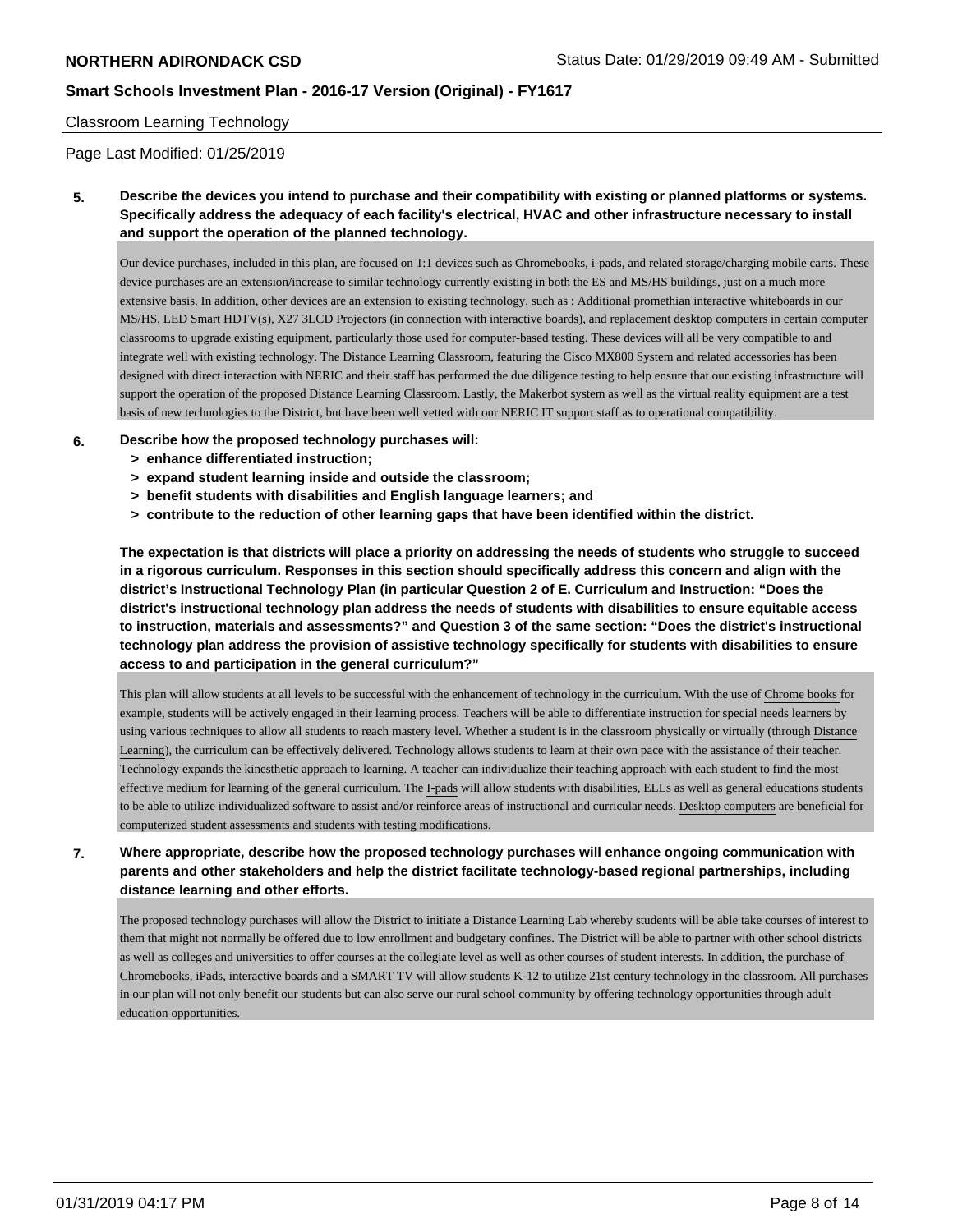#### Classroom Learning Technology

Page Last Modified: 01/25/2019

**8. Describe the district's plan to provide professional development to ensure that administrators, teachers and staff can employ the technology purchased to enhance instruction successfully.**

**Note: This response should be aligned and expanded upon in accordance with your district's response to Question 1 of F. Professional Development of your Instructional Technology Plan: "Please provide a summary of professional development offered to teachers and staff, for the time period covered by this plan, to support technology to enhance teaching and learning. Please include topics, audience and method of delivery within your summary."**

Professional development of administrators, faculty and staff is a critical component to the success of the Instructional Technology Plan. Designated professional development days will be devoted to training staff on the use of various technology media. Topics will include the effective use of Chromebooks in the classroom, the use of interactive boards, software, and how to effectively differentiate instruction for all learners through the use of technology resources. In addition, staff will be given the opportunity to attend workshops offered by the local BOCES as well as visits to other school districts that have effective strategies and best practices in the use of technology in the classroom.

- **9. Districts must contact the SUNY/CUNY teacher preparation program that supplies the largest number of the district's new teachers to request advice on innovative uses and best practices at the intersection of pedagogy and educational technology.**
	- By checking this box, you certify that you have contacted the SUNY/CUNY teacher preparation program that supplies the largest number of your new teachers to request advice on these issues.
	- **9a. Please enter the name of the SUNY or CUNY Institution that you contacted.**

SUNY Plattsburgh

**9b. Enter the primary Institution phone number.**

518-564-3066

**9c. Enter the name of the contact person with whom you consulted and/or will be collaborating with on innovative uses of technology and best practices.**

Dr. Michael Morgan

**10. A district whose Smart Schools Investment Plan proposes the purchase of technology devices and other hardware must account for nonpublic schools in the district.**

**Are there nonpublic schools within your school district?**

Yes

 $\blacksquare$  No

**11. Nonpublic Classroom Technology Loan Calculator**

**The Smart Schools Bond Act provides that any Classroom Learning Technology purchases made using Smart Schools funds shall be lent, upon request, to nonpublic schools in the district. However, no school district shall be required to loan technology in amounts greater than the total obtained and spent on technology pursuant to the Smart Schools Bond Act and the value of such loan may not exceed the total of \$250 multiplied by the nonpublic school enrollment in the base year at the time of enactment.**

**See:**

**http://www.p12.nysed.gov/mgtserv/smart\_schools/docs/Smart\_Schools\_Bond\_Act\_Guidance\_04.27.15\_Final.pdf.**

|                                       | 1. Classroom<br>Technology<br>Sub-allocation | 2. Public<br>l Enrollment<br>$(2014 - 15)$ | l 3. Nonpublic<br>Enrollment<br>(2014-15) | 14. Sum of<br>Public and<br>l Nonpublic<br>Enrollment | l 5. Total Per<br>Pupil Sub-<br>allocation | l 6. Total<br>Nonpublic Loan<br>l Amount                                                      |
|---------------------------------------|----------------------------------------------|--------------------------------------------|-------------------------------------------|-------------------------------------------------------|--------------------------------------------|-----------------------------------------------------------------------------------------------|
| Calculated Nonpublic Loan<br>l Amount |                                              |                                            |                                           |                                                       |                                            | (No Response)   (No Response)   (No Response)   (No Response)   (No Response)   (No Response) |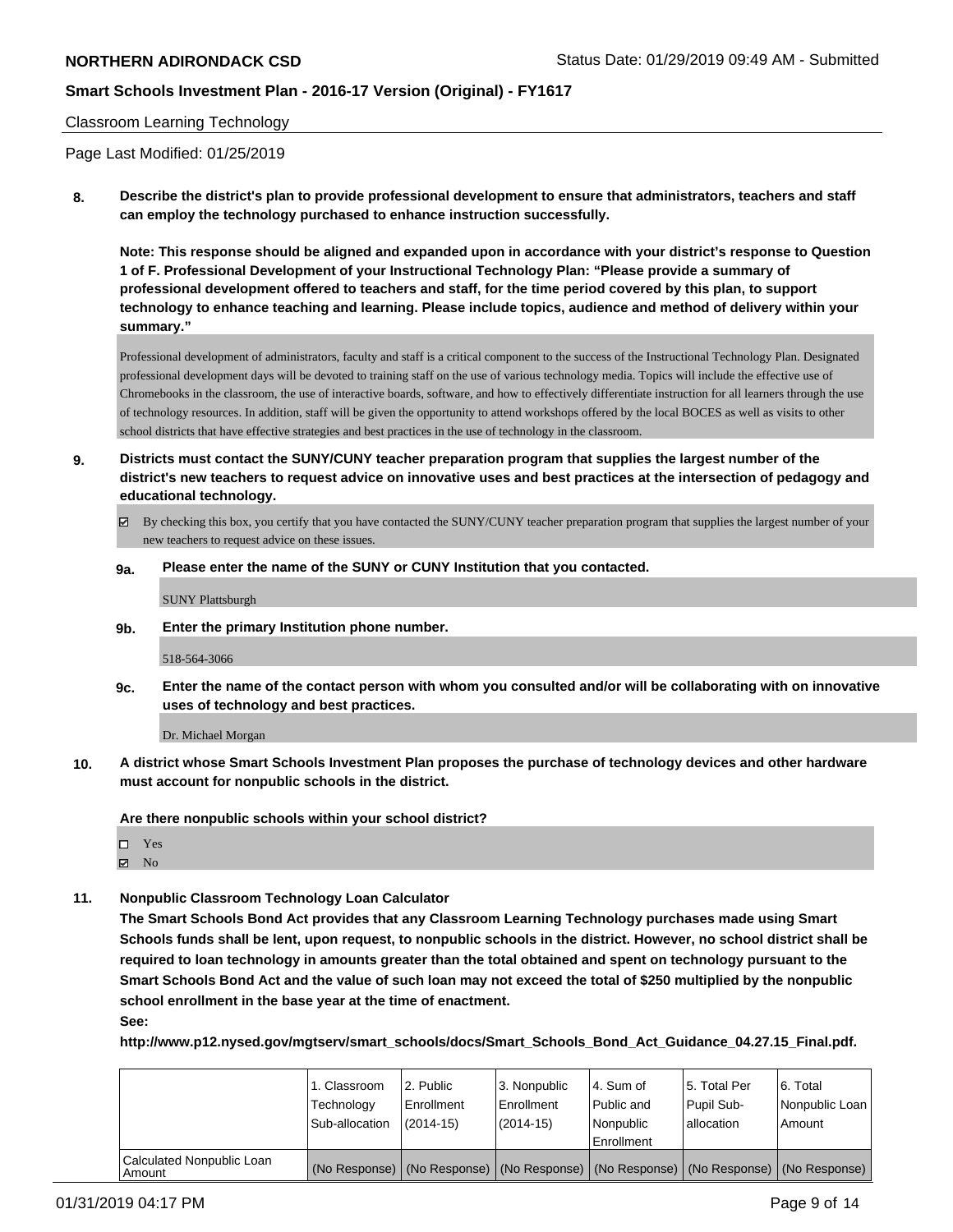#### Classroom Learning Technology

Page Last Modified: 01/25/2019

**12. To ensure the sustainability of technology purchases made with Smart Schools funds, districts must demonstrate a long-term plan to maintain and replace technology purchases supported by Smart Schools Bond Act funds. This sustainability plan shall demonstrate a district's capacity to support recurring costs of use that are ineligible for Smart Schools Bond Act funding such as device maintenance, technical support, Internet and wireless fees, maintenance of hotspots, staff professional development, building maintenance and the replacement of incidental items. Further, such a sustainability plan shall include a long-term plan for the replacement of purchased devices and equipment at the end of their useful life with other funding sources.**

By checking this box, you certify that the district has a sustainability plan as described above.

**13. Districts must ensure that devices purchased with Smart Schools Bond funds will be distributed, prepared for use, maintained and supported appropriately. Districts must maintain detailed device inventories in accordance with generally accepted accounting principles.**

By checking this box, you certify that the district has a distribution and inventory management plan and system in place.

**14. If you are submitting an allocation for Classroom Learning Technology complete this table. Note that the calculated Total at the bottom of the table must equal the Total allocation for this category that you entered in the SSIP Overview overall budget.**

|                          | Sub-Allocation |
|--------------------------|----------------|
| Interactive Whiteboards  | 16,199         |
| Computer Servers         | (No Response)  |
| <b>Desktop Computers</b> | 51,425         |
| <b>Laptop Computers</b>  | 65,617         |
| <b>Tablet Computers</b>  | 26,345         |
| <b>Other Costs</b>       | 115,661        |
| Totals:                  | 275,247        |

**15. Please detail the type, quantity, per unit cost and total cost of the eligible items under each sub-category. This is especially important for any expenditures listed under the "Other" category. All expenditures must be capital-bond eligible to be reimbursed through the SSBA. If you have any questions, please contact us directly through smartschools@nysed.gov.**

**Please specify in the "Item to be Purchased" field which specific expenditures and items are planned to meet the district's nonpublic loan requirement, if applicable.**

**NOTE: Wireless Access Points that will be loaned/purchased for nonpublic schools should ONLY be included in this category, not under School Connectivity, where public school districts would list them.**

**Add rows under each sub-category for additional items, as needed.**

| Select the allowable expenditure<br>type.<br>Repeat to add another item under<br>each type. | Item to be Purchased           | Quantity | Cost per Item | <b>Total Cost</b> |
|---------------------------------------------------------------------------------------------|--------------------------------|----------|---------------|-------------------|
| Interactive Whiteboards                                                                     | <b>Promethean ActivBoard</b>   | 10       | 1,520         | 15,199            |
| <b>Other Costs</b>                                                                          | Promethean ActivExpression kit |          | 1,636         | 1,636             |
| <b>Other Costs</b>                                                                          | Samsung 58 inch LED Smart HDTV | 3        | 550           | 1,650             |
| <b>Desktop Computers</b>                                                                    | HP EliteDesk 800 G2            | 116      | 422           | 48,952            |
| <b>Other Costs</b>                                                                          | HP Elite Monitor & Speaker Bar | 127      | 124           | 15,748            |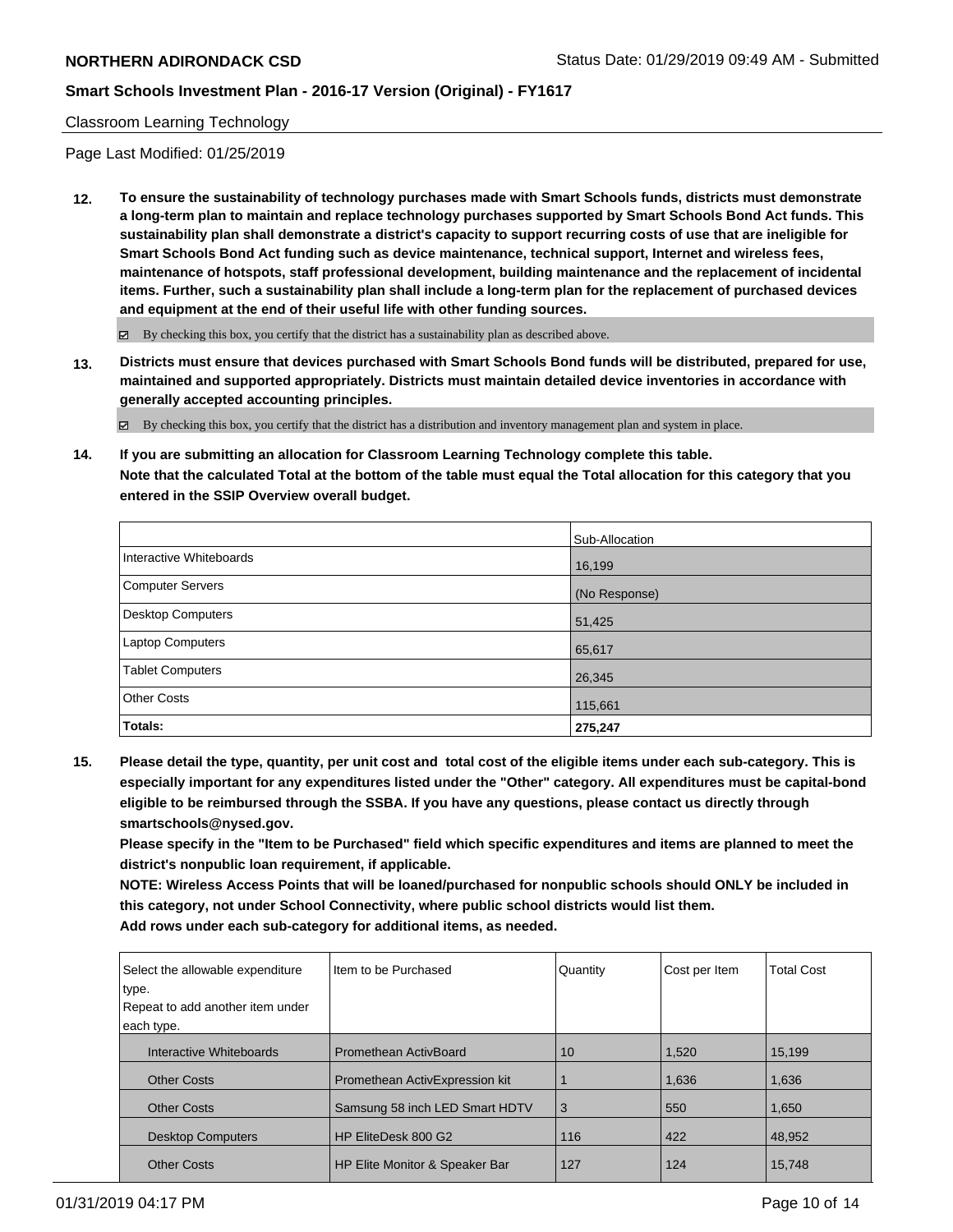# Classroom Learning Technology

| Select the allowable expenditure<br>type.<br>Repeat to add another item under | Item to be Purchased                                                                                     | Quantity       | Cost per Item | <b>Total Cost</b> |
|-------------------------------------------------------------------------------|----------------------------------------------------------------------------------------------------------|----------------|---------------|-------------------|
| each type.                                                                    |                                                                                                          |                |               |                   |
| <b>Desktop Computers</b>                                                      | HP EliteDesk 800 Mini                                                                                    | 1              | 854           | 854               |
| <b>Laptop Computers</b>                                                       | HP ProBook 640 G2 Notebook                                                                               | 4              | 889           | 3,556             |
| <b>Laptop Computers</b>                                                       | ASUS Chromebook C202sa W/Mouse                                                                           | 100            | 234           | 23,395            |
| <b>Other Costs</b>                                                            | Griffin Survivor Slim tablet case                                                                        | 50             | 46            | 2,300             |
| <b>Tablet Computers</b>                                                       | i-pad Air 2 64GB Wi-Fi                                                                                   | 55             | 479           | 26,345            |
| <b>Laptop Computers</b>                                                       | <b>ASUS Chromebook C202sa</b>                                                                            | 170            | 227           | 38,666            |
| <b>Desktop Computers</b>                                                      | <b>ASUS Chromebox MO75U</b>                                                                              | 6              | 270           | 1,619             |
| <b>Other Costs</b>                                                            | Ergotron Zip40 Cart                                                                                      | 8              | 1,535         | 12,280            |
| <b>Other Costs</b>                                                            | Epson PowerLite X27 3LCD Projector                                                                       | 20             | 543           | 10,860            |
| <b>Other Costs</b>                                                            | SmartDocument Camera 450                                                                                 | 6              | 799           | 4,794             |
| <b>Other Costs</b>                                                            | Makerbot 3D scanner & replicator                                                                         | 1              | 3,298         | 3,298             |
| <b>Other Costs</b>                                                            | <b>HTC Vive VR Headset</b>                                                                               | 1              | 805           | 805               |
| <b>Other Costs</b>                                                            | MX800 Dual Display 70                                                                                    | 1              | 30,000        | 30,000            |
| <b>Other Costs</b>                                                            | Remote Monitoring Option for MX<br><b>Series Endpoints</b>                                               | 1              | 35            | 35                |
| <b>Other Costs</b>                                                            | <b>Ceiling Mounted AudioScience</b><br>Microphone                                                        | $\overline{2}$ | 900           | 1,800             |
| <b>Other Costs</b>                                                            | Assistive Listening Transmitter                                                                          | 1              | 525           | 525               |
| <b>Other Costs</b>                                                            | Assistive Listening Receiver                                                                             | 1              | 75            | 75                |
| <b>Other Costs</b>                                                            | Assistive Listening Receiver Earphone                                                                    | 1              | 10            | 10                |
| <b>Other Costs</b>                                                            | Assistive Listening System Mount                                                                         | 1              | 50            | 50                |
| <b>Other Costs</b>                                                            | <b>HD Document Camera</b>                                                                                | 1              | 2,500         | 2,500             |
| <b>Other Costs</b>                                                            | DTP T UWP 232 D Two Input DTP<br>Transmitter for HDMI and VGA with<br>Audio Embedding - Decora Wallplate | 1              | 700           | 700               |
| <b>Other Costs</b>                                                            | DTP HDMI 4k 230 Rx DTP Receiver<br>for HDMI                                                              | $\mathbf{1}$   | 375           | 375               |
| <b>Other Costs</b>                                                            | Ultra Flexible High Speed HDMI Cable<br>(HDMI Ultra/15)                                                  | $\overline{2}$ | 60            | 120               |
| <b>Other Costs</b>                                                            | MicroDigital Ultra Flexible HDMI Cable<br>(HDMI Micro/3)                                                 | $\mathbf{1}$   | 30            | 30                |
| <b>Other Costs</b>                                                            | Male to Male 15-pin HD Micro HR with<br>Audio Cables (MVGA-A M-M/12)                                     | 1              | 40            | 40                |
| <b>Other Costs</b>                                                            | Pro Series HDMI Cable (HDMI Pro/50)                                                                      | $\mathbf{1}$   | 225           | 225               |
| <b>Other Costs</b>                                                            | Male to Male VGA and Audio Cables-                                                                       | 1              | 110           | 110               |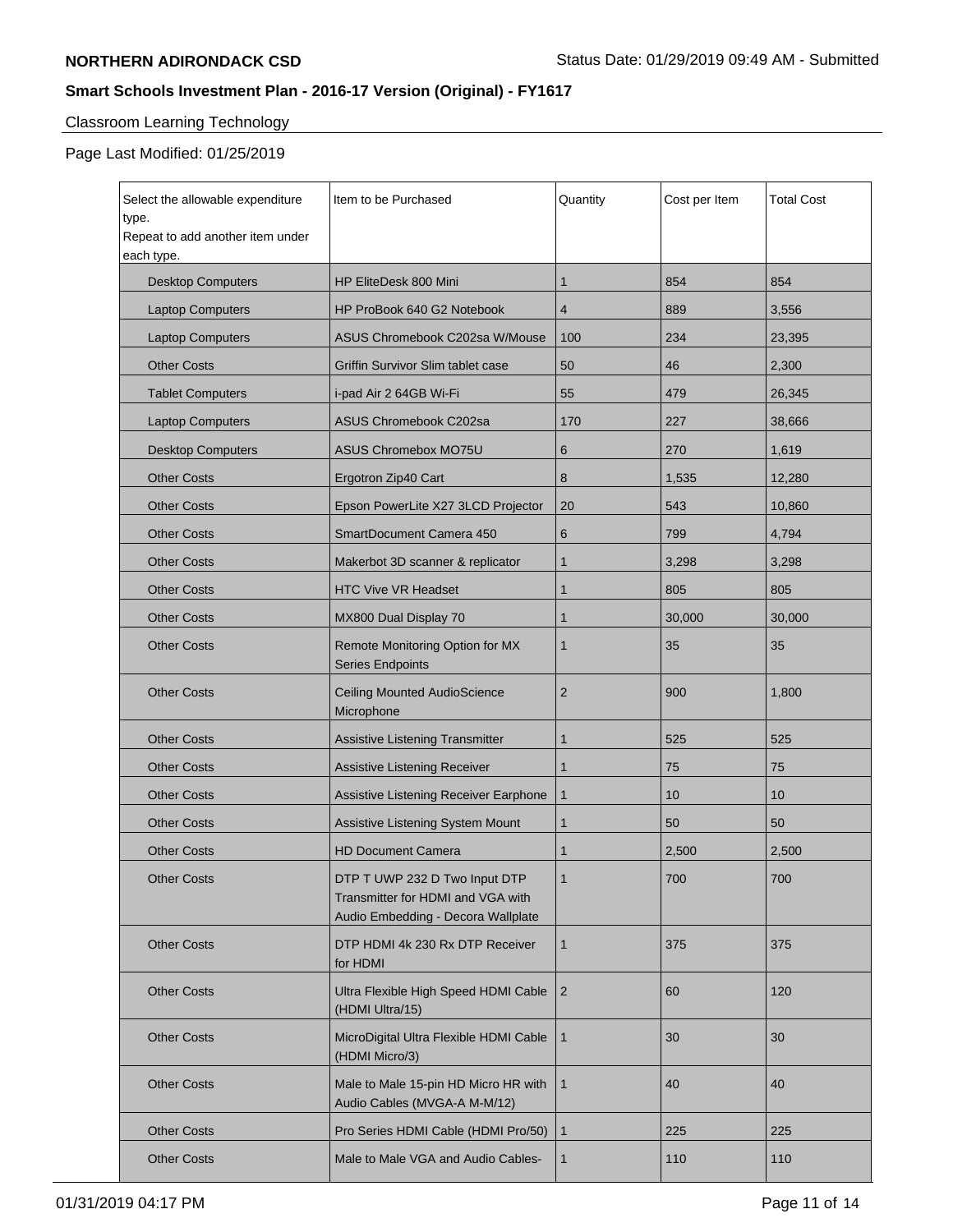# Classroom Learning Technology

| Select the allowable expenditure<br>type.<br>Repeat to add another item under<br>each type. | Item to be Purchased                                                                                                    | Quantity       | Cost per Item | <b>Total Cost</b> |
|---------------------------------------------------------------------------------------------|-------------------------------------------------------------------------------------------------------------------------|----------------|---------------|-------------------|
|                                                                                             | Molded Connector (VGA-A-M-M MD-<br>50)                                                                                  |                |               |                   |
| <b>Other Costs</b>                                                                          | Lightning to HDMI Digital AV Adapter<br>MD826AM/A                                                                       | 1              | 60            | 60                |
| <b>Other Costs</b>                                                                          | iPad 30-pin Digital AV Adapter                                                                                          | 1              | 50            | 50                |
| Interactive Whiteboards                                                                     | Interactive whiteboard eBeam Edge+<br>with LCD Display Bracket                                                          | 1              | 1,000         | 1,000             |
| <b>Other Costs</b>                                                                          | Uninterruptible power supply 700VA                                                                                      | $\mathbf{1}$   | 780           | 780               |
| <b>Other Costs</b>                                                                          | Deluxe Mobile Rack (Storm STL-<br>Finish) with 1 RU Utility Shelf (9031-1)<br>and $(4)$ 6                               | $\mathbf{1}$   | 900           | 900               |
| <b>Other Costs</b>                                                                          | X20 Training table 24 x 60 x 29                                                                                         | 11             | 750           | 8,250             |
| <b>Other Costs</b>                                                                          | Student Desks - 60                                                                                                      | 1              | 900           | 900               |
| <b>Other Costs</b>                                                                          | Swivel/Seat Height Mechanism; 5 leg<br>composite base with dual Wheel;<br>Hooded Carpet Casters; Grade 1 Icon<br>Fabric | 24             | 175           | 4,200             |
| <b>Other Costs</b>                                                                          | Catalyst 3650 24 Port Data 4x1G<br><b>Uplink IP Services</b>                                                            | 1              | 3,900         | 3,900             |
| <b>Other Costs</b>                                                                          | Catalyst 3560C Switch 8 GE, 2x Dual<br>Uplink, IP Base                                                                  | $\mathbf{1}$   | 850           | 850               |
| <b>Other Costs</b>                                                                          | 19in RackMount for Catalyst Switches                                                                                    | $\mathbf{1}$   | 40            | 40                |
| <b>Other Costs</b>                                                                          | 1000BASE-SX SFP tranceiver module,<br>MMF 850nm, DOM                                                                    | $\overline{2}$ | 250           | 500               |
| <b>Other Costs</b>                                                                          | 4M Fiber Patchcord LC to SC 2M                                                                                          | 2              | 20            | 40                |
| <b>Other Costs</b>                                                                          | ESS with 8X5XNBD for MX800 NPP<br>Dual Display 70                                                                       | $\mathbf{1}$   | 4,500         | 4,500             |
| <b>Other Costs</b>                                                                          | Onsite 8x5xNBD Catalyst 3650<br>Maintenance                                                                             | $\mathbf{1}$   | 625           | 625               |
| <b>Other Costs</b>                                                                          | Onsite 8x5xNBD 3560CG<br>Maintenance                                                                                    | 1              | 100           | 100               |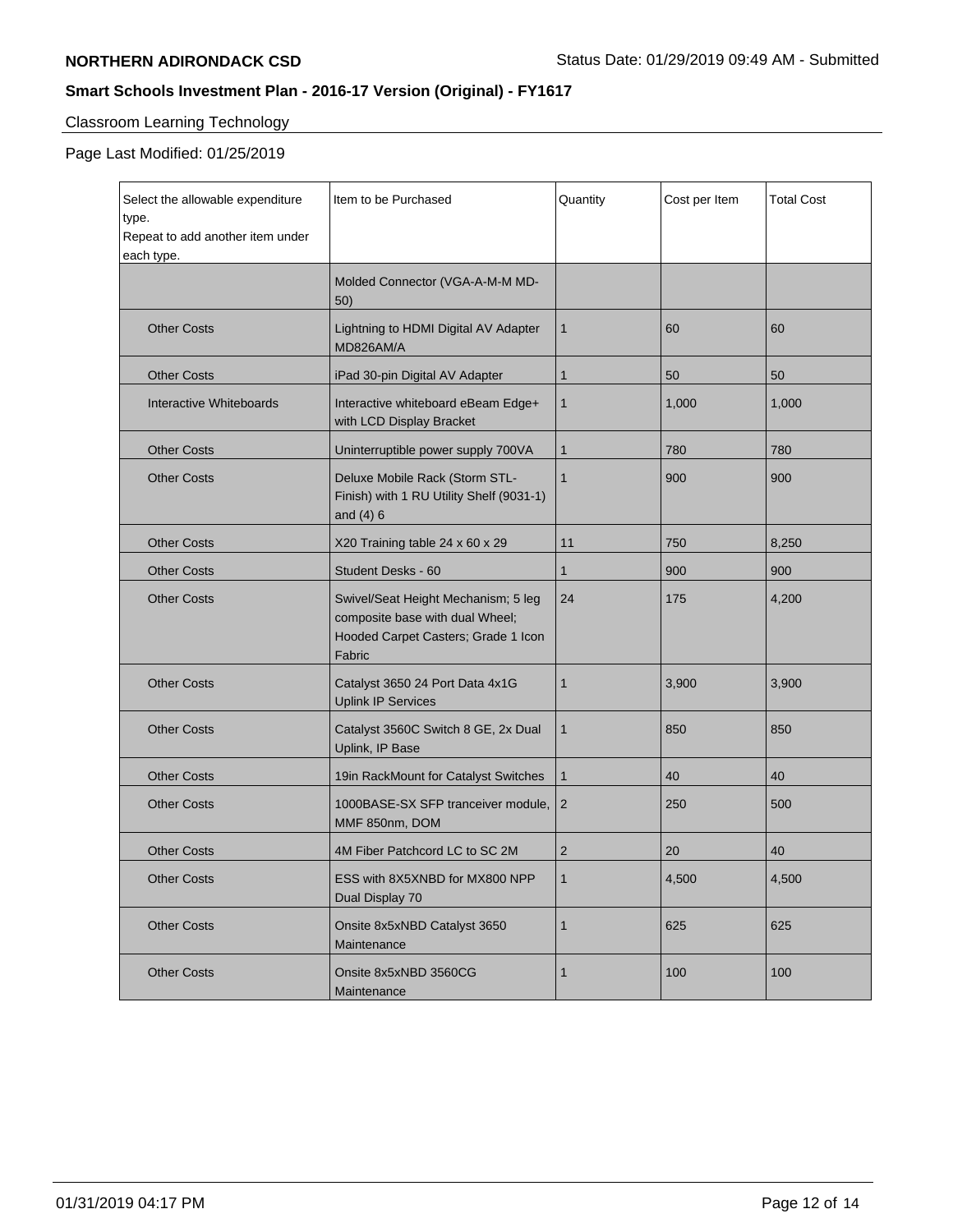#### High-Tech Security Features

Page Last Modified: 01/25/2019

**1. Describe how you intend to use Smart Schools Bond Act funds to install high-tech security features in school buildings and on school campuses.**

District will upgrade existing Software House access control with S2 Access Control. The upgrade will have many benefits including fully integrated CCTV capabilities with the S2 camera system already in place.

**2. All plans and specifications for the erection, repair, enlargement or remodeling of school buildings in any public school district in the State must be reviewed and approved by the Commissioner. Districts that plan capital projects using their Smart Schools Bond Act funds will undergo a Preliminary Review Process by the Office of Facilities Planning.** 

**Please indicate on a separate row each project number given to you by the Office of Facilities Planning.**

| <b>Project Number</b> |  |
|-----------------------|--|
| 09-09-01-04-7-999-BA1 |  |

**3. Was your project deemed eligible for streamlined Review?**

Yes

- $\square$  No
- **3a. Districts with streamlined projects must certify that they have reviewed all installations with their licensed architect or engineer of record, and provide that person's name and license number. The licensed professional must review the products and proposed method of installation prior to implementation and review the work during and after completion in order to affirm that the work was code-compliant, if requested.**

 $\boxtimes$  By checking this box, you certify that the district has reviewed all installations with a licensed architect or engineer of record.

**4. Include the name and license number of the architect or engineer of record.**

| Name           | License Number |
|----------------|----------------|
| David Whitford | 19773          |

**5. If you have made an allocation for High-Tech Security Features, complete this table.**

**Note that the calculated Total at the bottom of the table must equal the Total allocation for this category that you entered in the SSIP Overview overall budget.**

|                                                      | Sub-Allocation |
|------------------------------------------------------|----------------|
| Capital-Intensive Security Project (Standard Review) | (No Response)  |
| <b>Electronic Security System</b>                    | (No Response)  |
| <b>Entry Control System</b>                          | 20,949         |
| Approved Door Hardening Project                      | (No Response)  |
| <b>Other Costs</b>                                   | (No Response)  |
| Totals:                                              | 20,949         |

**6. Please detail the type, quantity, per unit cost and total cost of the eligible items under each sub-category. This is especially important for any expenditures listed under the "Other" category. All expenditures must be capital-bond eligible to be reimbursed through the SSBA. If you have any questions, please contact us directly through smartschools@nysed.gov.**

**Add rows under each sub-category for additional items, as needed.**